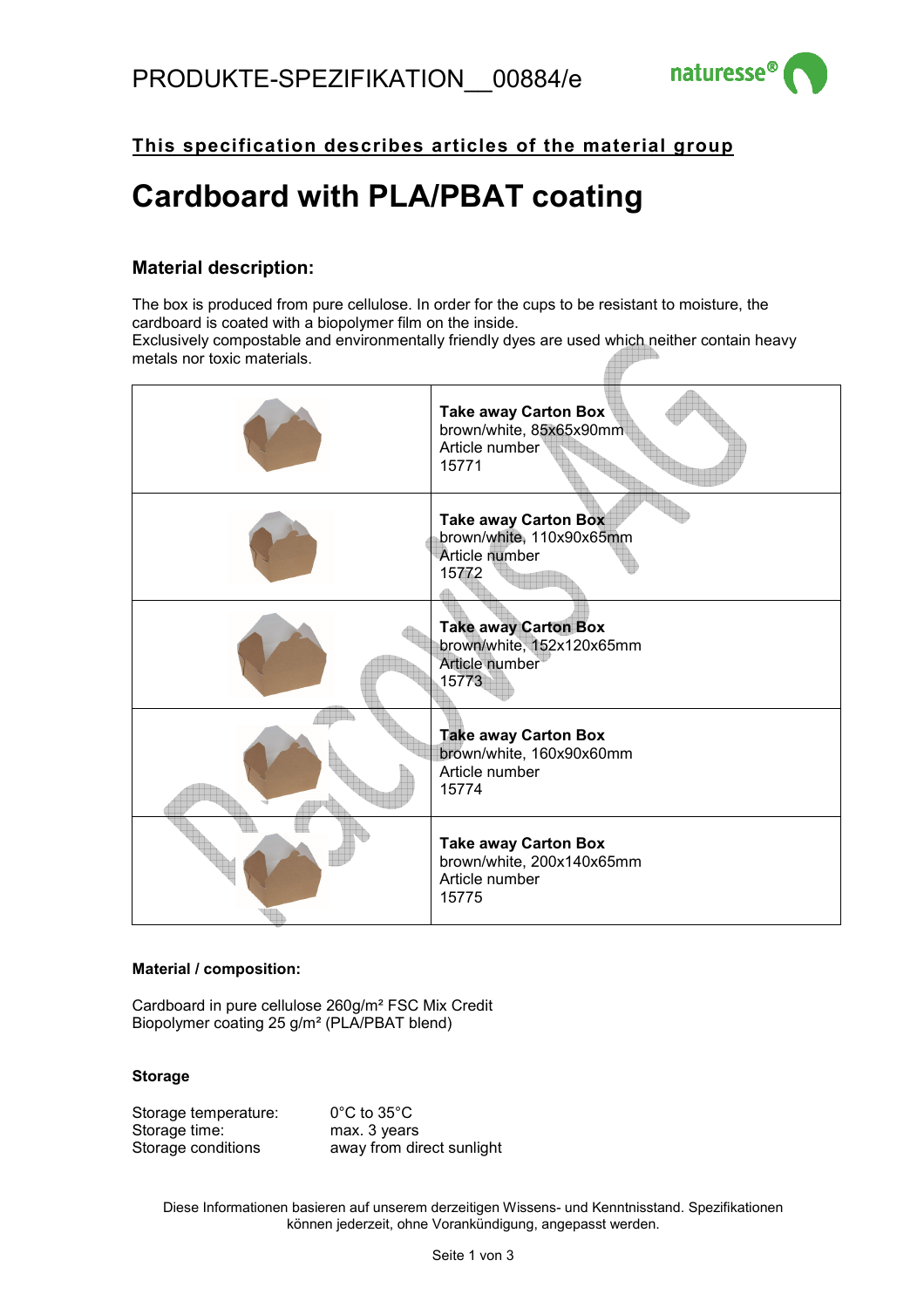## PRODUKTE-SPEZIFIKATION\_\_00884/e



| <b>Production location:</b>                                                                                                         | Italy                                                                                                                                        |  |  |  |
|-------------------------------------------------------------------------------------------------------------------------------------|----------------------------------------------------------------------------------------------------------------------------------------------|--|--|--|
| <b>Characteristics:</b>                                                                                                             | The products are suitable for single use for dry, greasy,<br>milky and acidic foods<br>Suitable for short-term packaging and storage of food |  |  |  |
| Bio-degradability:                                                                                                                  | The products are completely bio-degradable                                                                                                   |  |  |  |
| <b>Certificates:</b>                                                                                                                | tested according to DIN EN 13432, certificate No. 7P0491<br>and 7P0492.<br>FSC-certificate No. SGSCH-COC-010010                              |  |  |  |
| <b>Customs duty number:</b>                                                                                                         | 4823.6910                                                                                                                                    |  |  |  |
| <b>Declaration of conformity</b>                                                                                                    |                                                                                                                                              |  |  |  |
| The articles meet the following regulations and are suitable for direct contact with food:                                          |                                                                                                                                              |  |  |  |
| food and                                                                                                                            | ⊠ REGULATION (EC) No 1935/2004 on materials and articles intended to come into contact with                                                  |  |  |  |
| ⊠ REGULATION (EU) No 10/2011 on plastic materials and articles intended to come into contact<br>with food                           |                                                                                                                                              |  |  |  |
| ⊠ REGULATION (EC) No 2023/2006 on good manufacturing practice for materials and articles<br>intended to come into contact with food |                                                                                                                                              |  |  |  |
| The Varnishes and printing inks correspond to the EuPIA exclusion list                                                              |                                                                                                                                              |  |  |  |

# **Purpose of use**

Types of food to be in contact with the material:

- dry
- acid
- fatty
- milk-based

The product is not suitable for infants food and growing-up aliments